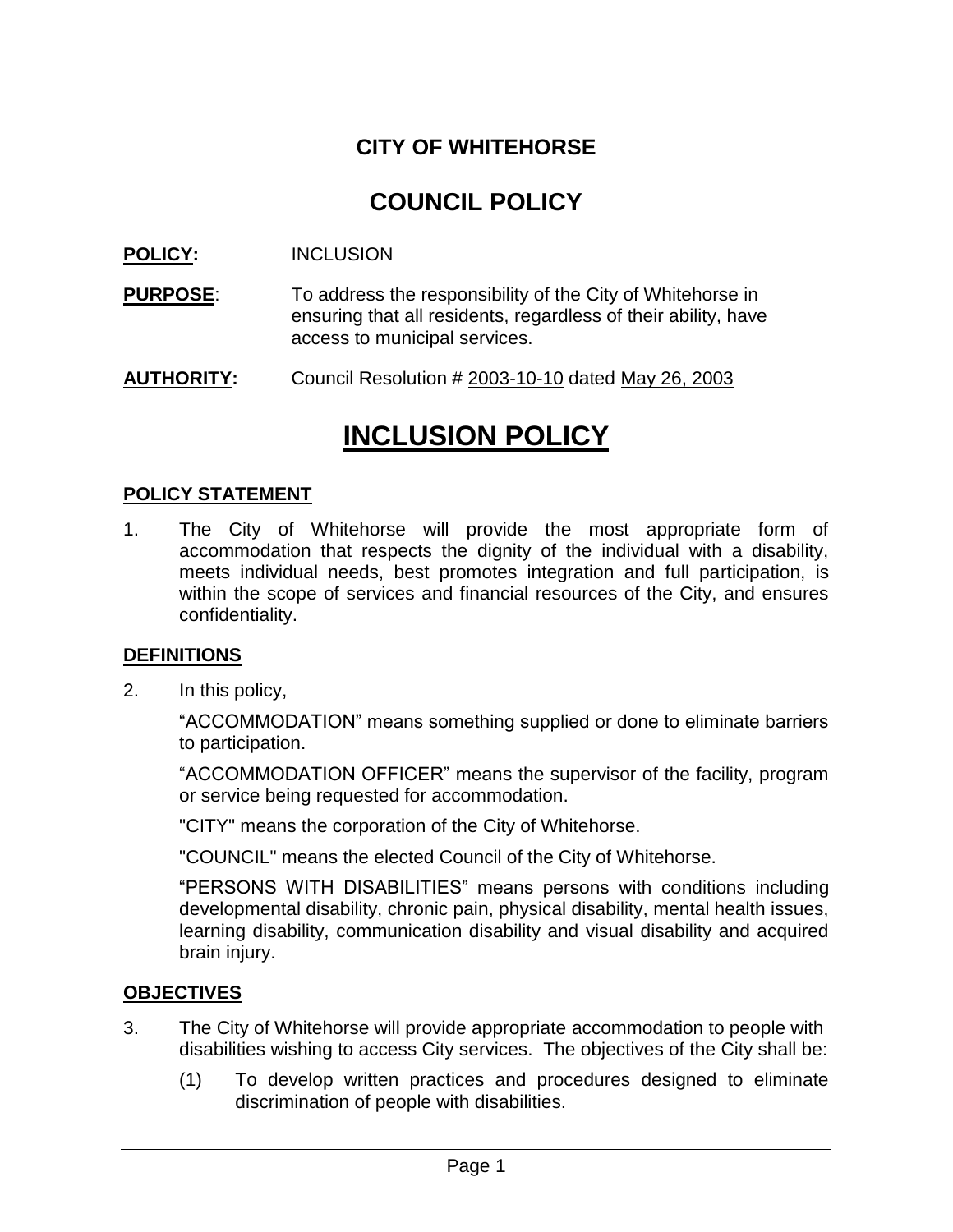- (2) To provide training to staff on topics such as disability awareness, sensitivity training and alternate instructional methods when required.
- (3) To maintain records and statistics in a confidential manner.

#### **DUTIES AND RESPONSIBILITIES**

- 4. The accommodation is a shared responsibility. Everyone involved should cooperatively engage in the process, share information, and avail themselves of potential accommodation solutions.
- 5. The person with a disability and/or a support worker or guardian is required to:
	- (1) Advise the accommodation provider of the disability.
	- (2) Make his or her needs known to the best of his or her ability, preferably in writing, in order that the person responsible for accommodation may make the requested accommodation.
	- (3) Answer questions or provide information regarding relevant restrictions or limitation including information from health care professionals, where appropriate, and as needed.
	- (4) Participate in discussions regarding possible accommodation solutions.
	- (5) Co-operate with any experts whose assistance is required to manage the accommodation process or when information is required that is unavailable to the person with a disability.
- 6. The Accommodation Officer is required to:
	- (1) Accept the person's request for accommodation in good faith.
	- (2) Obtain expert opinion or advice where needed.
	- (3) Take an active role in ensuring that alternative approaches and possible accommodation and alternative solutions are investigated and acted upon.
	- (4) Keep a record of the accommodation request and action taken.
	- (5) Send a copy of the accommodation request and action taken to the Administrative Services Secretary who will keep a confidential central record.
	- (6) Maintain confidentiality.
	- (7) Limit requests for information to those reasonably related to the nature of the limitation or restriction so as to be able to respond to the accommodation request.
	- (8) Grant accommodation requests in a timely manner.